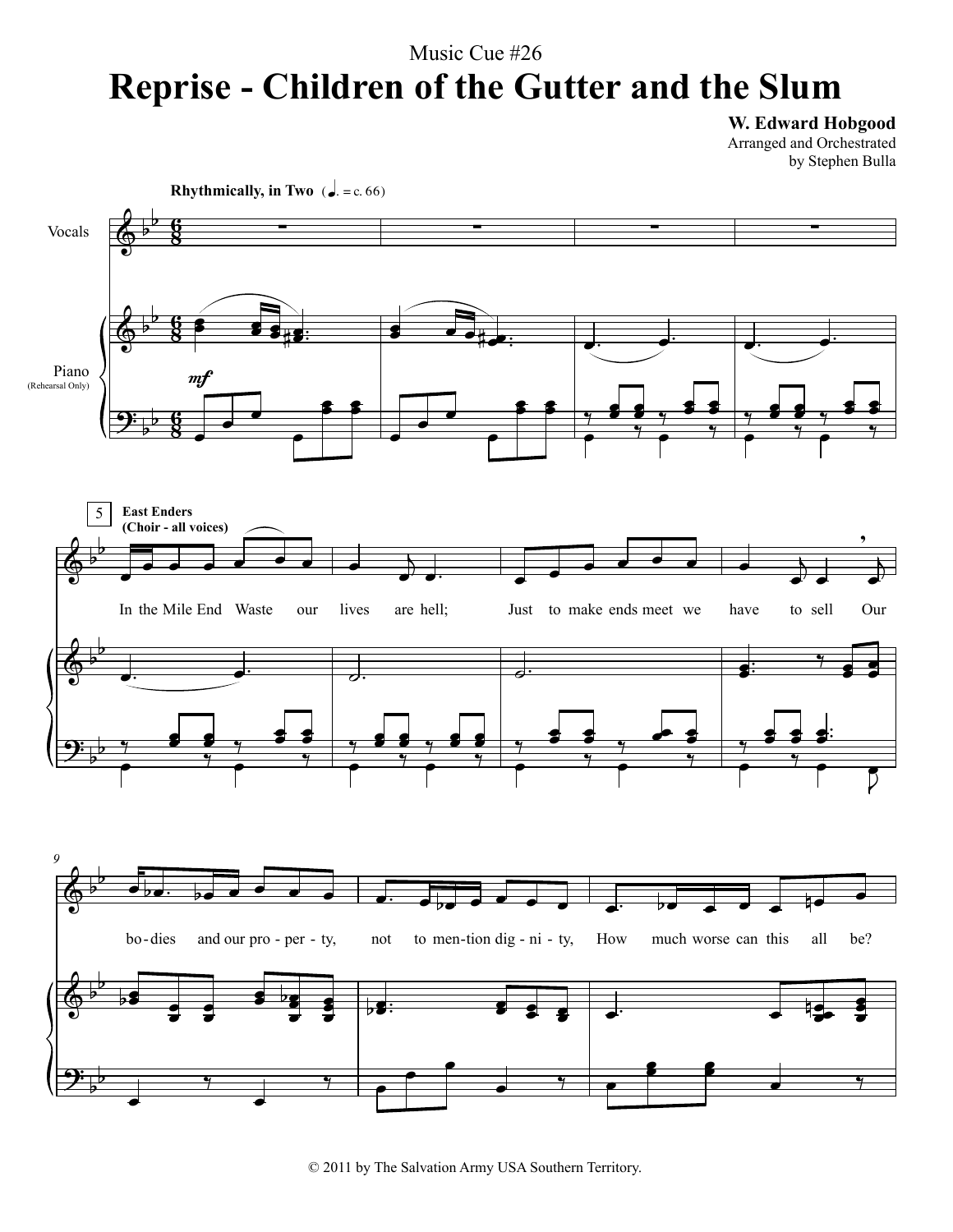Reprise - Children Of The Gutter and the Slum - 2

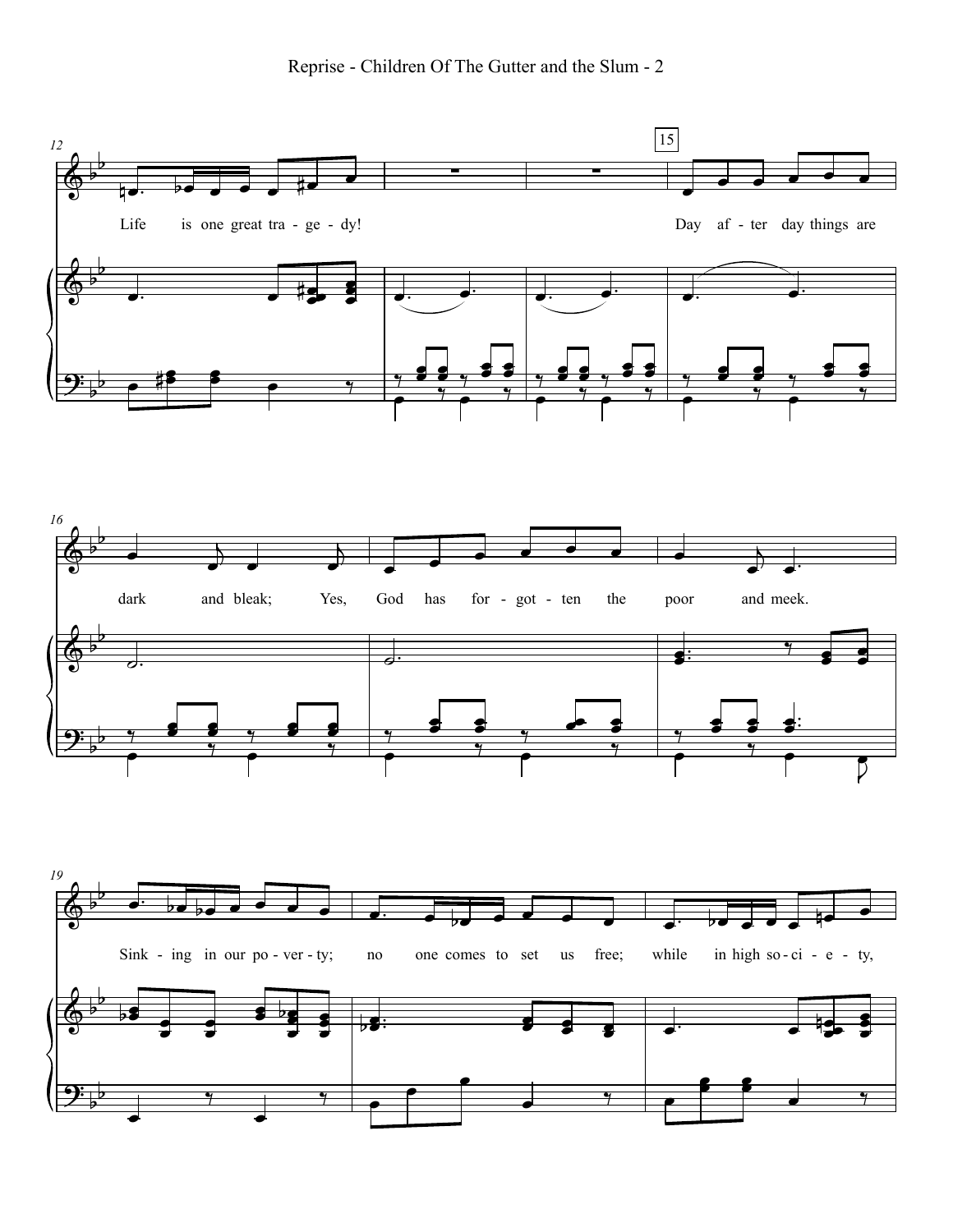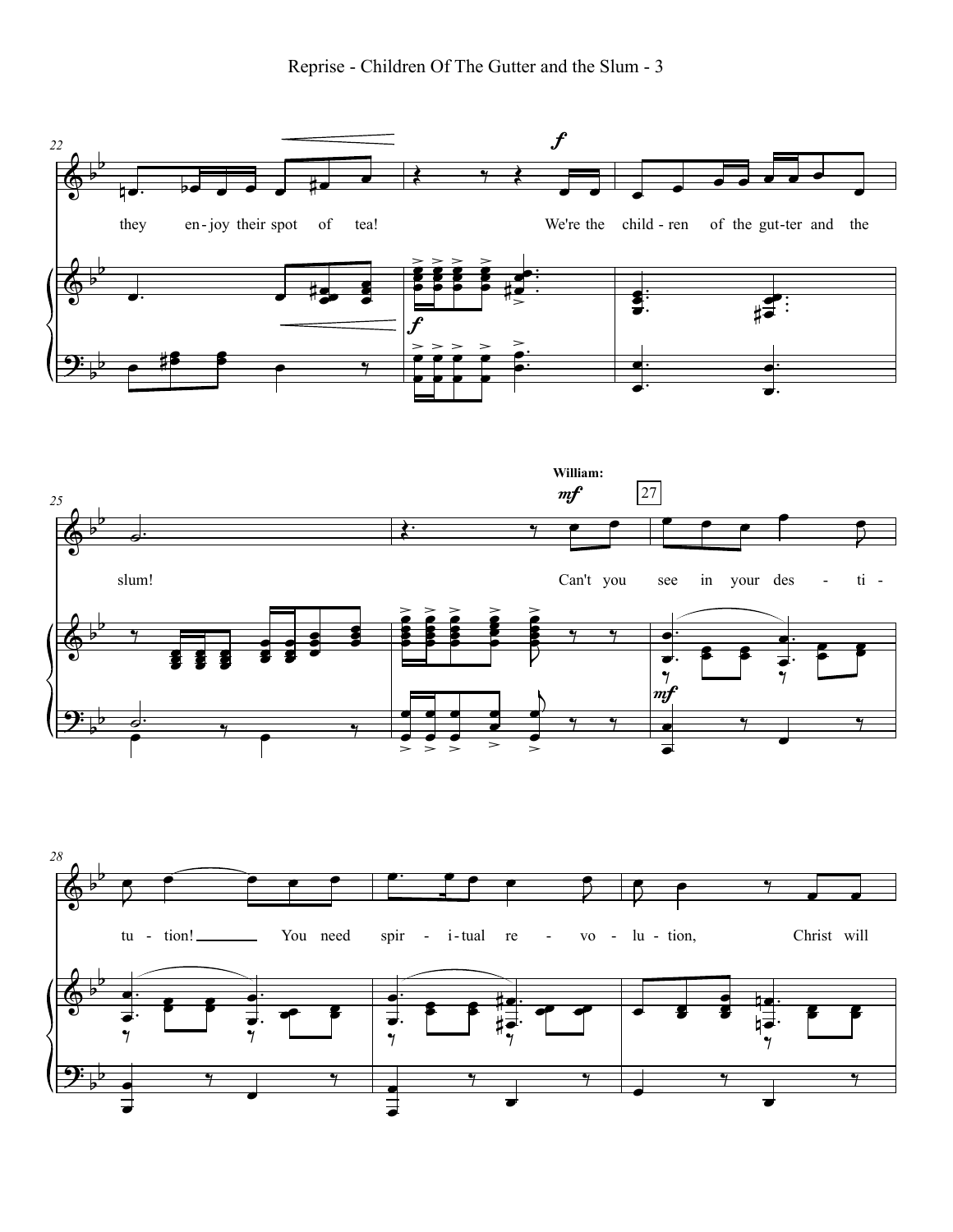



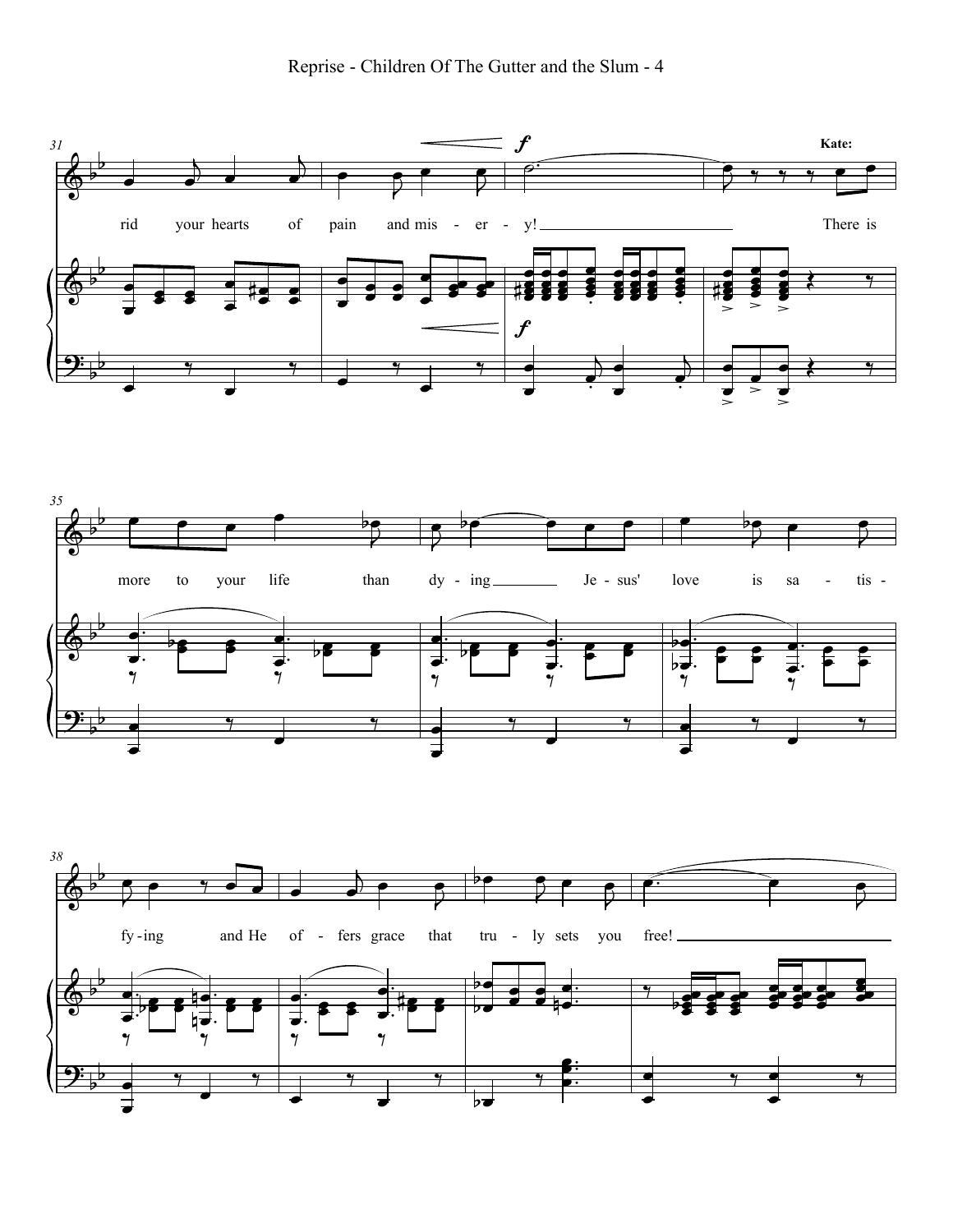